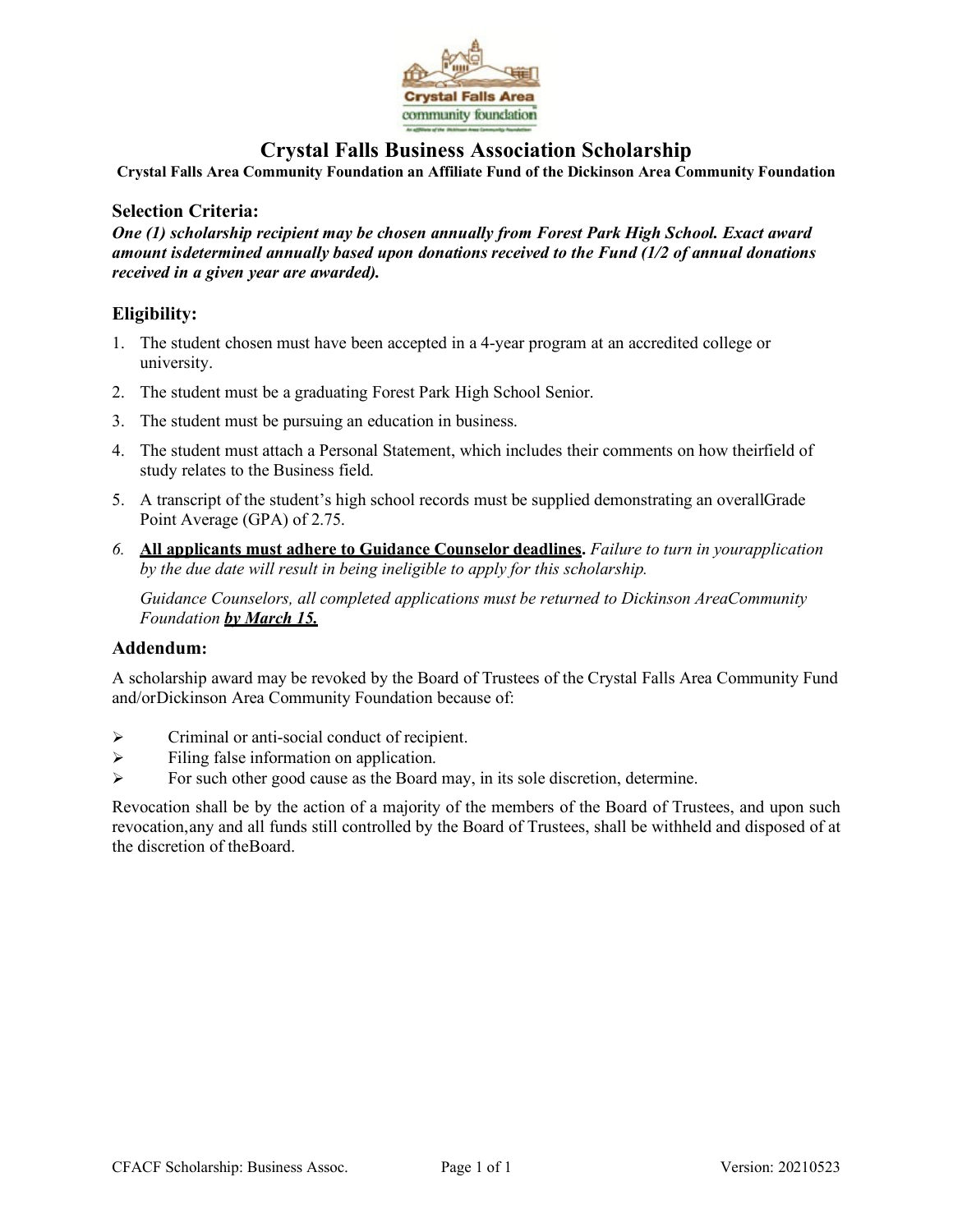

# *Crystal Falls Business Association Scholarship*

**Crystal Falls Area Community Foundation Fund an affiliate of the Dickinson Area CommunityFoundation**

| <b>Date</b>                                                               |  |                                                                                                    |  |  |
|---------------------------------------------------------------------------|--|----------------------------------------------------------------------------------------------------|--|--|
| <b>Full Name</b>                                                          |  |                                                                                                    |  |  |
| <b>Street Address</b>                                                     |  |                                                                                                    |  |  |
| <b>City ST ZIP Code</b>                                                   |  |                                                                                                    |  |  |
| <b>Home &amp; Cell Phone</b>                                              |  |                                                                                                    |  |  |
| <b>E-Mail (Required)</b>                                                  |  |                                                                                                    |  |  |
| GPA:                                                                      |  |                                                                                                    |  |  |
| volunteer activities outside of school)                                   |  | In what extra-curricular activities did you participate in? (Include both in-school activities and |  |  |
|                                                                           |  |                                                                                                    |  |  |
| Did you work during the school year?                                      |  | If yes, how many hours/week?                                                                       |  |  |
| Name of College or University you plan to attend:                         |  |                                                                                                    |  |  |
| Have you applied for admission?                                           |  |                                                                                                    |  |  |
| Have you been accepted?                                                   |  |                                                                                                    |  |  |
| Intended field of study:                                                  |  |                                                                                                    |  |  |
| Have you applied for other scholarships?                                  |  |                                                                                                    |  |  |
| Have you been granted a scholarship? If so, name of scholarship & amount: |  |                                                                                                    |  |  |
|                                                                           |  |                                                                                                    |  |  |
| Please include the following with the application:                        |  |                                                                                                    |  |  |
| 1.<br>business field.                                                     |  | A personal statement which includes your comments on how your field of study relates to the        |  |  |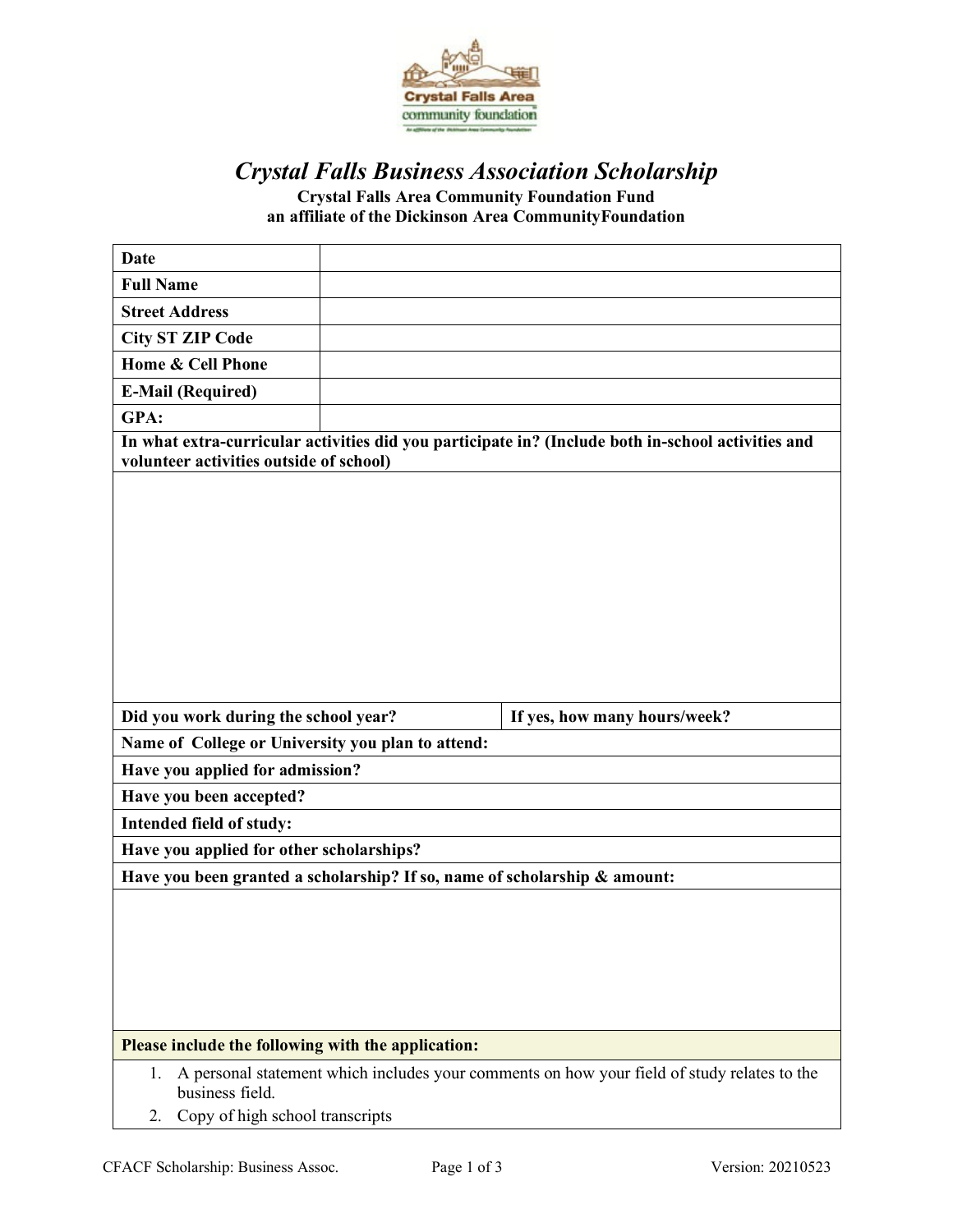

#### **Application Deadline**

**All applicants must adhere to the Guidance Counselor deadlines**. Guidance counselors must forward applications to Dickinson Area Community Foundation by **March 15**.

### **Agreement and Signature**

By submitting this application, I affirm that the facts set forth in it are true and complete. I understand any false statements, omissions, or other misrepresentations made by me on this application may result in rejection of this application.

| Name (printed)                                      |  |
|-----------------------------------------------------|--|
| Signature                                           |  |
| Date                                                |  |
| <b>Parent Application Form</b>                      |  |
| Name of parent or guardian completing this<br>form: |  |
| Home address:                                       |  |
| Phone:                                              |  |

Email Address:

**Do you have any dependents other than your own family or other extenuating circumstances that should be considered? If yes, please explain:**

**Note here any statements you may wish to make which assist the scholarship selection committee in consideration of the applicant:**